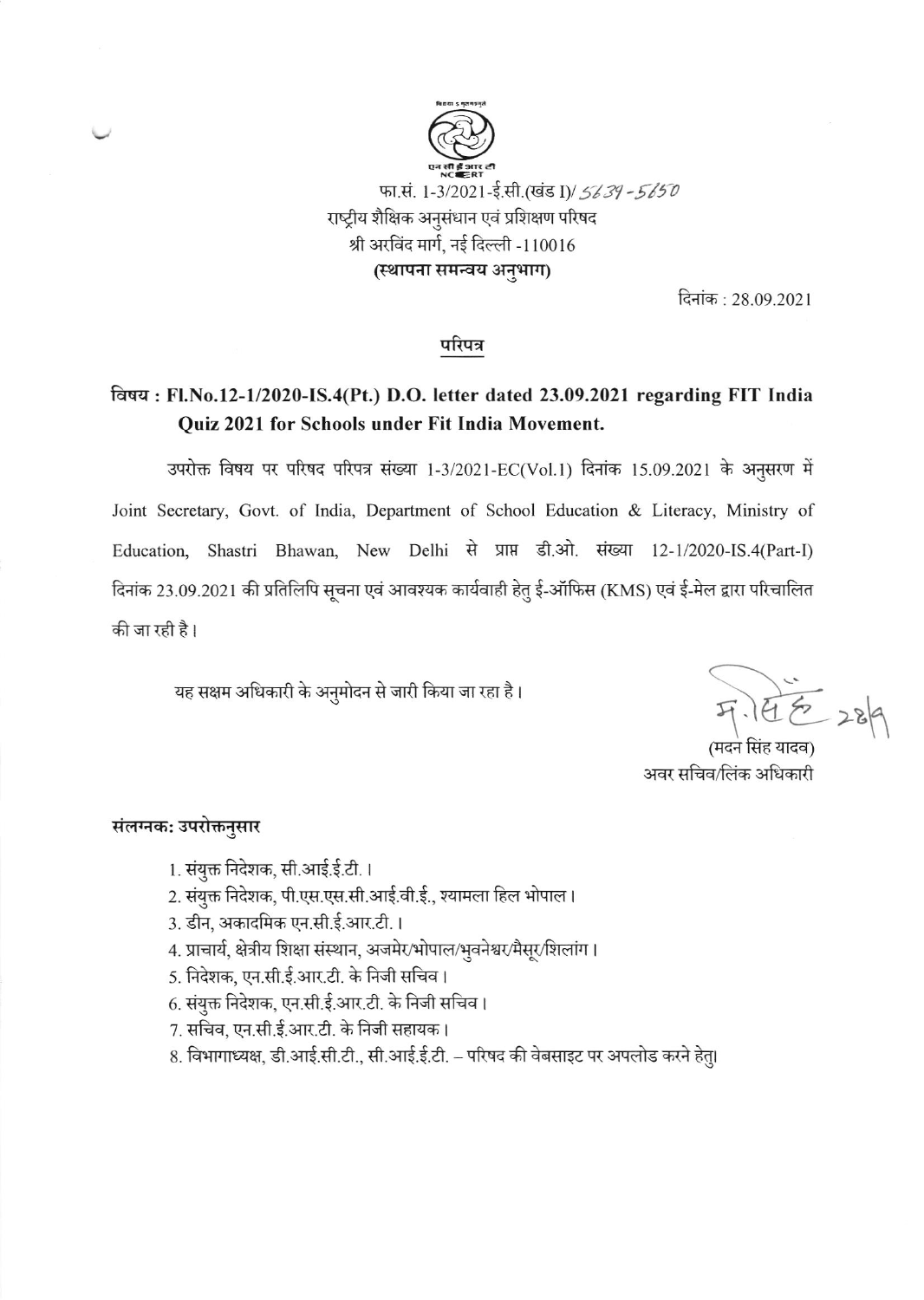|                     | îк.                                                                                |
|---------------------|------------------------------------------------------------------------------------|
| director            |                                                                                    |
|                     |                                                                                    |
| From:               | ssaee17@gmail.com                                                                  |
| Sent:               | Thursday, September 23, 2021 3:19 PM                                               |
| To:                 | Manoj Ahuja; kvs.commissioner@gmail.com; directorctsadelhi@gmail.com;              |
|                     | cm@nios.ac.in; Vinayak Garg; Sridhar Srivastava ; cisce@nda.vsnl.net.in;           |
|                     | ektavishnoi@gmail.com; amit.mhrd.sel@gmail.com                                     |
| Cc                  | rajmaurya2003@rediffmail.com; Vinod Krishan Verma                                  |
| Subject:            | Fl. No. 12-1/2020-IS.4 (pt.) D.O. letter dated 23.09.2021 regarding Fit India Quiz |
|                     | 2021 for Schools under Fit India Movement                                          |
| <b>Attachments:</b> | 12-1 letter to Auto NB.pdf                                                         |

 $\hat{\Phi}$ 

í.

Sir/ Madam,

 $\mathbf{G}$ 

 $\sqrt{2}$ 

 $\frac{1}{2}$ 

Please find attached the letter dated 23.09.2021 regarding Fit India Quiz 2021 for Schools under Fit India Movement.

regards,<br>\*\*\*\*\*\*\*\*\*\*\*\*\*\*\*\*\* (Hemant D. Sorte) Section Officer (IS.4 ) Department of sE & L, Ministry of Education, Government of India Shastri Bhawan, New Delhi Ph- o11-233aO614



1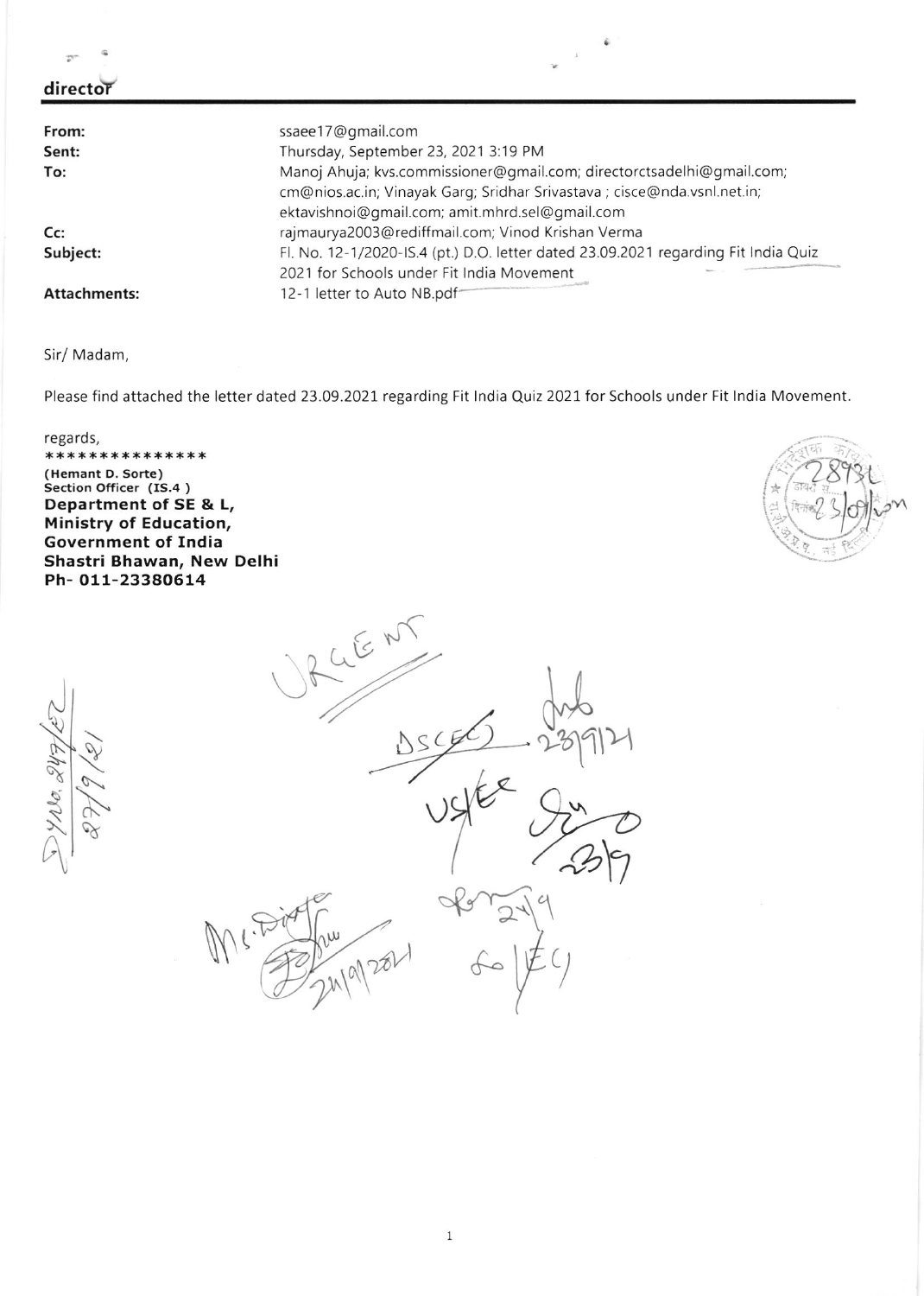



सूचना का अधिकार

Santosh Kumar Yadav, Joint Secretary Tel:- 011-23383226 E-mail: yadavsk.up@nic.in

मारत सरकार मानव संसाधन विकास मन्नालय रकूल शिक्षा और साक्षरता विभाग शास्त्री भवन नई दिल्ली - 110.115 GOVERNMENT OF INDIA MINISTRY OF HUMAN RESOURCE DEVELOPMENT DEPARTMENT OF SCHOOL EDUCATION & LITERACY SHASTRI BHAVAN NEW DELHI-110 115

Dated:23rd September, 2021

D.O. No. 12-1/2020-IS.4(pt)

I hope you are ensuring the wearing of masks, following physical distancing and maintaining of hand hygiene for yourself and your office and staff on a regular basis. Please refer to this Department's communication of even no. dated 14th September, 2021, (enclosed) regarding amendments in registration fee for the FIT India Quiz for encouraging maximum schools / students to participate in it.

3. The registrations of schools and nomination of students has already started from 01.09.2021 and is open till 30.09.2021, which is going to end soon. Therefore you are requested to kindly publicise the FIT India Quiz on various media platforms and encourage maximum number of schools within your state/UT to participate in the Fit India Quiz for making the FIT India Quiz a grand success.

Encls: As above

Yours Sincerely

 $Sd/$ -(Santosh Kumar Yadav)

To

The Additional Chief Secretary/Principal Secretary/Secretary (Education), of all States /  $UTs$ 

Copy to: (For information and necessary action.)

- 1. The Chairperson, Central Board of Secondary Education,
- 2. The Commissioner, Kendriya Vidyalaya Sangathan,
- 3. The Director, Central Tibetan Schools Administration (CTSA)
- 4. The Chairman, National Institute of Open Schooling (NIOS)
- 5. The Commissioner, Navodaya Vidyalaya Samiti (NVS)
- 6. The Director, National Council of Education Research and Training
- 7. The Chairman, Council for the Indian School Certificate Examination (CISCE)
- 8. The Mission Director, FIT India